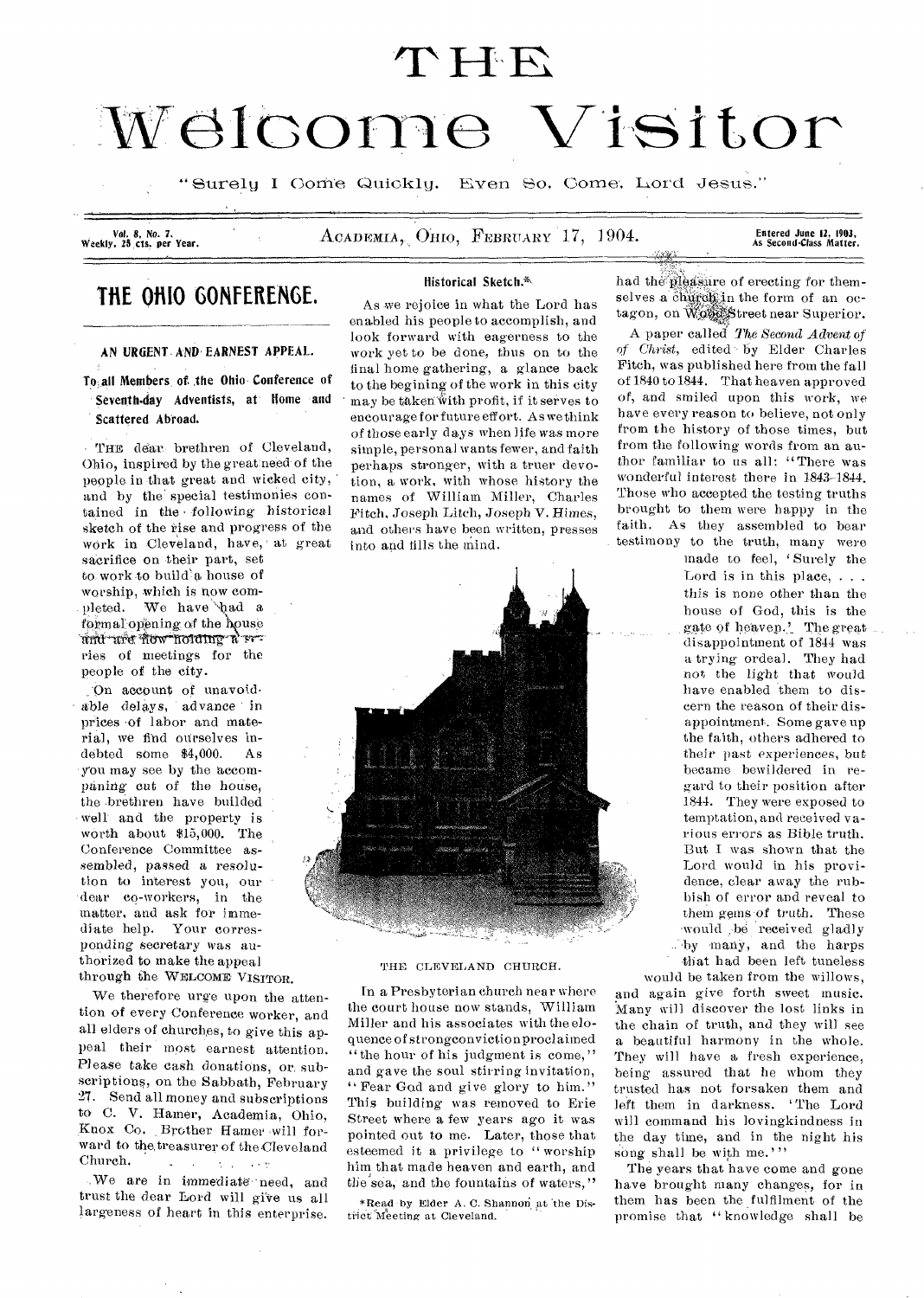increased." The disappointment of those early days led to a further study of the Word, and the light of the sanctuary question was given, followed by the truth that the seventh day of the week is the Sabbath and not the first day. A study of the thirteenth of Revelation brought out the important imformation that not only have the nations of the past been mentioned, but that the United States *there*  has *her* history traced, describing her rise, showing her principles, and exposing the plot to subvert the government from the foundation principles of civil and religious liberty, to a union of church and state.

The inspired penman traces the carrying out of this plot in spite of warning and opposition, to apparent success, with a view of the persecution that must result; then reveals the final triumph of truth over error, by giving a glimpse of the redeemed, " And I saw as it were a sea of glass mingled with fire: and them that had gotten the victory over the beast, and over his image, and over his mark, and over the number of his name, stand on the sea of glass, having the harps of God."

# Home Efforts.

For several years- the Seventh-day Adventist church organized and established here to hold forth this truth, has labored to accomplish the purpose of its existence. It lies not within our power to review her efforts, successes, failures, blessings, disappointments, circumstances favorable and unfavorable, with the idea of determining the extent of her work; forthat is still in progress. Her work can only be determined in that great day, when the final victory is won, and by him, who weighs the motive as well as the service.

Among the places of worship that have been established may be mentioned the mission on Case Avenue, corner of Scoville; and the mission at '74 Kinsman St. A little later the property at 249 Cedar Avenue was purchased, and fitted up for a place of worship. Soon after, a mission building was erected in the rear of •the church. As the years passed by, it became evident that this was not a desirable location, neither was the building suitable. The impression made by the following testimony continued to grow: "The Lord has shown me that if the brethren of the Ohio Conference were consecrated to him, they would put forth earnest efforts to establish a mission in the city of Cleveland. If they would preserve humility and personal piety, a spirit of self denial, and consecration

to God, the Lord would give them wisdom<sup>\*</sup> he would be their counsel, and a *house of worship would be erected in that city."* 

Had the energies been directed to the building of a church in Cleveland and the establishing of a mission properly managed and planned, the movement would have been pleasing to God; it would have given character to the cause of present truth in that city, and very many souls would have been added to the church, of such as should be saved. Satan says, " I will defeat that: there shall be no triumph for the truth in that city."

After several years, through the advice of the Conference officers, the trustees offered the property for sale. In the fall of 1901 the sale was made to the Friends, but the terms of the sale and the delay in payment were such that there was not enough money received to safely begin again to build until late in the fall of 1902. After careful search, advertizing, and considering the different locations, this lot was purchased, and at last the work of building was commenced. But as this was at the beginning of winter, progress was slow; and when the sun in the spring of 1903 smiled on the work of men, and we hoped to speed the work, we found the freezing of nature followed by the freezing of labor difficulties, (strikes, delays for material, and delays by one contractor waiting for another) and the work as a result still moved slowly.

At last in the fall of 1903 the welcome announcement was made that the building could be occupied: and during the week that followed, the finishing touches were made and the building grew more homelike. And now the church rejoices in the privilege of carrying on her work with the advantage of a comfortable house of worship. With a vivid realization of the importance and magnitude of the work yet to do, her prayer is for grace, wisdom, and the gift of the Holy Spirit, that the trumpet may give the certain sound, and that at last she may hear, "Well done, good and faithful servant;" "Come, ye blessed of my Father, inherit the kingdom prepared for you from the foundation of the world."

Signed,— H. H. BURKHOLDER, *Pres..* 

R. R. KENNEDY.

- M. C. KIRKENDALL.
- B. W. WALTERS.
- G. C. QUILLIN.
- THOMAS THORNTON.
- D. E. LINDSEY, Con. Ser.

REMEMBER, brethren, that in this age the Lord expects every one of his followers to fulfil his appointed duty.

# **FROM THE WORKERS.**

### Eilgin.

*IN* following the instructions of our Conference president I was privileged to spend the week of prayer with the church in this place. My being sent here afforded me an extra amount of pleasure, as this is my home church and the place where I first worshipped after renouncing the world.

There was a freedom manifested and an interest expressed which is not always seen on such occasions, doubtless due to the mutual acquaintance and friendship between this church body and the writer. Many expressed the sentiment that this was the best prayer season they had enjoyed for many years. Personally I was much strengthened by the association with those who have been as fathers and mothers to me.

Two services were held daily, one in the afternoon, the other in the evening. As the week advanced, the impression that the meeting should be continued strengthened, and- a heavy burden for souls was felt by all.

In harmony with this impression the work was carried forward and an appeal for help was-made. Elder W. W. Miller and wife came and carried the main burden of the work until compelled to leave to fill appointments at our, late meeting in Cleveland. Previous to their departure, Mrs. Votaw joined me.and has been rendering valuable assistance in visiting and holding Bible readings.

During the latter part of our services, the Methodist church has been engaged in a protracted effort. This has diverted the merely curious, but God has blessed us with the attendance of the earnest seekers for truth. Notwithstanding the inclement weather of part of the month of January, our numbers, like the widow's oil, did not fail. As a result of the work done, five adults, heads of families, are observing the Sabbath.

At our closing service held last night, the covenant was presented. Many, who have been keeping the Sabbath previous to this time, and those just beginning, desired that they might covenant together before God, to keep all the commandments, and to walk in all the revealed light.

Several souls are in the valley of decision. Men who have never been constrained to wership God have heard his call and *are* wrestling. Hearts have been melted and souls touched by the Spirit of God, as the standard of truth has been upheld. H. H. VoTAW.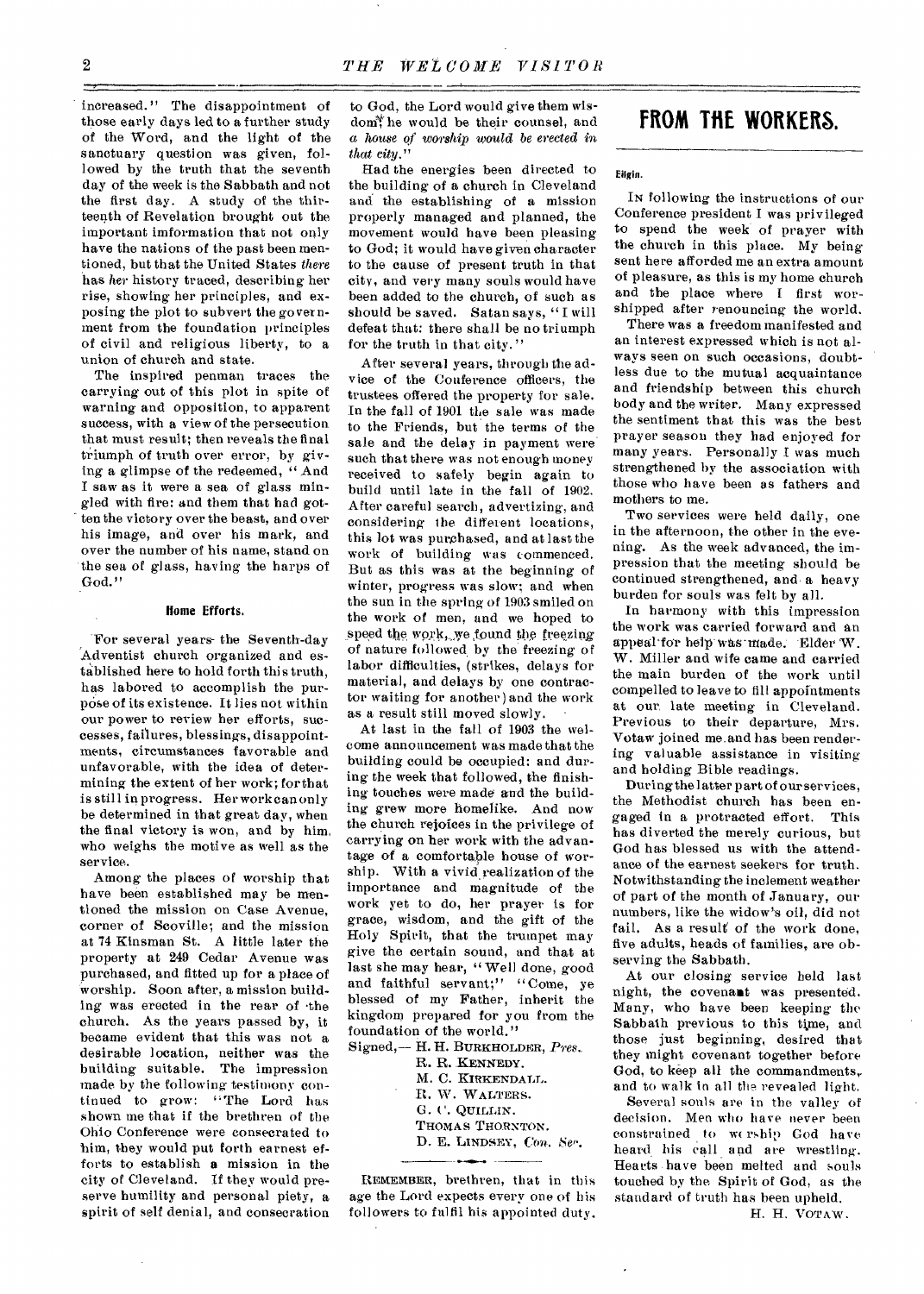## Waterford.

WELCOME VISITOR: Since my last report I have enjoyed many rich blessings from the Lord. I might relate. a féw things that some may be interested in. In a german may be interneighborhood. I conduct a Bible read. ing once every week? During the week prayers are being sent up to God for the salvation of souls and for God's work to go forward. At our last meeting, we enjoyed many rich things from the Lord. It, did my heart good to see, every one in the house, take part in the social, and prayer, meeting, which we had after the Bible reading. (One) brother said that he was thankful for the many new thoughts which. he had received during the reading. He said that the Bible was a book that had many things in it that he did not know before. He also spoke of the Lord's power to change the heart of stone into a heart of flesh-a heart that could praise God. I Twenty-two years ago the Lord raised me up out of whiskey and out of the sin that is in this world into the marvelous light of his word. Since then I have been trying by the help of God to live a life that I need not be ashamed of in the judgment." He"also said that the Lord had taken that fighting spirit that he had against other denominations out of him, and now he is willing to believe the word of God and live  $\text{up}^{\text{t}}\text{to}^{\text{t}}\text{it}^{\text{t}}$ .

Others stated their desire to do what God would have them do and accept his word." One lady said that she was determined to press on until she had gained the victory over Satan, and was going to meet Jesus Christ at his second coming, which is soon to take place. Another young lady said that she had not yet served the Lord, and also said that she did not belong to any church; but by his help was going to live a Christian life.

The Lord came very near, and we all enjoyed many good things from his hand, There were about twenty people present in all at the reading, and all determined to serve the Lord.

Brethren and sisters, pray for the Lord's work. We may enjoy the latter rain that God has promised to give us now, if we accept it. We must put on the whole armor, not part of it, and fight as brave soldiers for the the word, and for eternal salvation. May God help/.us. all to arise and shine, and to come up on higher ground with him so he can use us in his work, is mysprayer.

 $\mathbf{I}$ 'am' determined to tain'' a home with God is people, yii (ch, will be rea home deemed from this earth without sin unto salvation. Yours in the Lord's work, F.E. Gipson.

# 'OHIO' TRAGT "SOGIETY."

21500 S L TOLL 007

#### CANVASSERS' REPORTS. ده د کامل او د او دود.

 $60\cdot 0.4$ 

 $\begin{aligned} \mathcal{L}_{\text{max}}(\mathbf{x}) & = \mathcal{L}_{\text{max}} \\ & = \frac{1}{2} \log \mathcal{L}_{\text{max}} \end{aligned}$ 

 $\rightarrow$  (For week ending Feb. 5, 1904.).

F. E. Wagner, Akron. Miscellanebus: yalue of deliveries, \$11.75. J. O. Young, Cygnet, - Miscellane

ous: value of orders, \$21.55; value of deliveries, \$15.45, and the control of the

#### $\frac{1}{2}$ المعران المن المنافق المنافضة المنافسة المنافسية.<br>المعراض المنافس المنافسية في المنافسة المنافسية المنافسية المنافسية المنافسية المنافسية المنافسية المنافسية ال  $\sim$ **DETERTIBE CANVASSING WORK.** Formal

# أنحر النبر and the contract in the state of the contract of the contract of the contract of the contract of the contract of the contract of the contract of the contract of the contract of the contract of the contract of the contract

MANY in the past have felt that the canvassing, work was not as important as other branches of the Lord's work, therefore they would rather enter some other branch, as the ministry, Bible work, or medical missionary work. I am pleased to be able to give some testimonies from God's servant on the importance of the canvassing work, which, if believed by the reader, will forever establish the fact in his mind that the canvassing work is as important as any other and is worthy of our best service. From a recent testimony I quote the following: $-$ 

<sup>44</sup> The importance of the canvassing work is kept ever before me. This work has not of late had the life infused into it which was once given by the agents who made it their specialty. Canvassers have been called from their evangelistic work to engage in other labor. This is not as it should be. Many of our canvassers, if truly converted and consecrated, can accomplish more in this line than in any other in bringing the truth for this time before the people."  $-1 - 1$ 

<sup>344</sup> There is no higher work than evangelistic canvassing; for it involves the performance of the highest moral duties.  $95.1 \times 10^{-3}$  and  $10^{-1}$ 

"The canvassing work is more important than many regarded it. If there is one work more important than another, it is that of getting our publications before the people, thus leading them to search the Scriptures."

To show that God looks upon the canvassing work as being as honorable a work as the ministry, let us consider the following quotation:  $+$ 

"Let none think that it belittles a minister of the gospel to engage in canvassing as a means of carrying truth to the people. In doing this work he is laboring in the same manner as did the apostle Paul. . . . The eloquent Paul, to whom God manifested himself in a wonderful manner, went from house to house in all humility of mind, and with many tears and temptations."

We see by the above quotation that Paul recognized any kind of missionany, work that would gain a soul from Satan's grasp, and set it right with God.

en an de communes and a community of the community of the community of the community of the community of the c<br>And the community of the community of the community of the community of the community of the community of the

Odr blessed Saviour went about doing good, utilizing every honorable means in saving souls from ruin and at this late hour gives us the following for our careful consideration:-

... We are in the shaking time, the time when everything that can be shaken will be shaken. The Lord will not excuse those who know the truth if they do not in word and deed obey his commands. If we make no effort to win souls to Christ, we shall be held responsible for the work we might have done but did not do because of our spiritual indolence. Those who belong to the Lord's kingdom must work earnestly for the saving of souls.

It is my earnest prayer that all who read the above quotations will more carefully consider the canvassing work, and pray earnestly to God to show them what their relation to it should be. It is certainly very important that every one should have a part in God's great work somewhere, and we know there are many in Ohio, who have ability in this line, and whom God would have engage in the work this spring. Pray earnestly, "Lord, what wilt thou have me to  $d_0$  ?  $\rightarrow$ 

You may ask, "How am I to know that T will succeed if I go into the canvassing work?" If you council with God and he directs you to the canvassing work, then you may be encouraged by the following words which I quote from another testi $mony:$  —

"Every canvasser has positive and constant need of angelic ministration; for he has an important work to do, a work that he cannot do in his own strength. Those who are horn again, who are willing to be guided by the Holy Spirit, doing in Christ's way that which they can do, those who will work as if they could see the heavenly universe watching them, will be accompanied and instructed by holy angels, who will go before them to the dwellings of the people, preparing the way for them."

I am glad to say that some of the old canvassers are coming back to their work and others are writing us desiring to go into the work. I desire to hear from everyone at an early date, who wishes to have a part in spreading the printed page. Don't delay writing, for we want to start out, early in the spring with a good force of workers. Address Academia. Ohio, Box 33.

I. D. RICHARDSON, Field Sec.